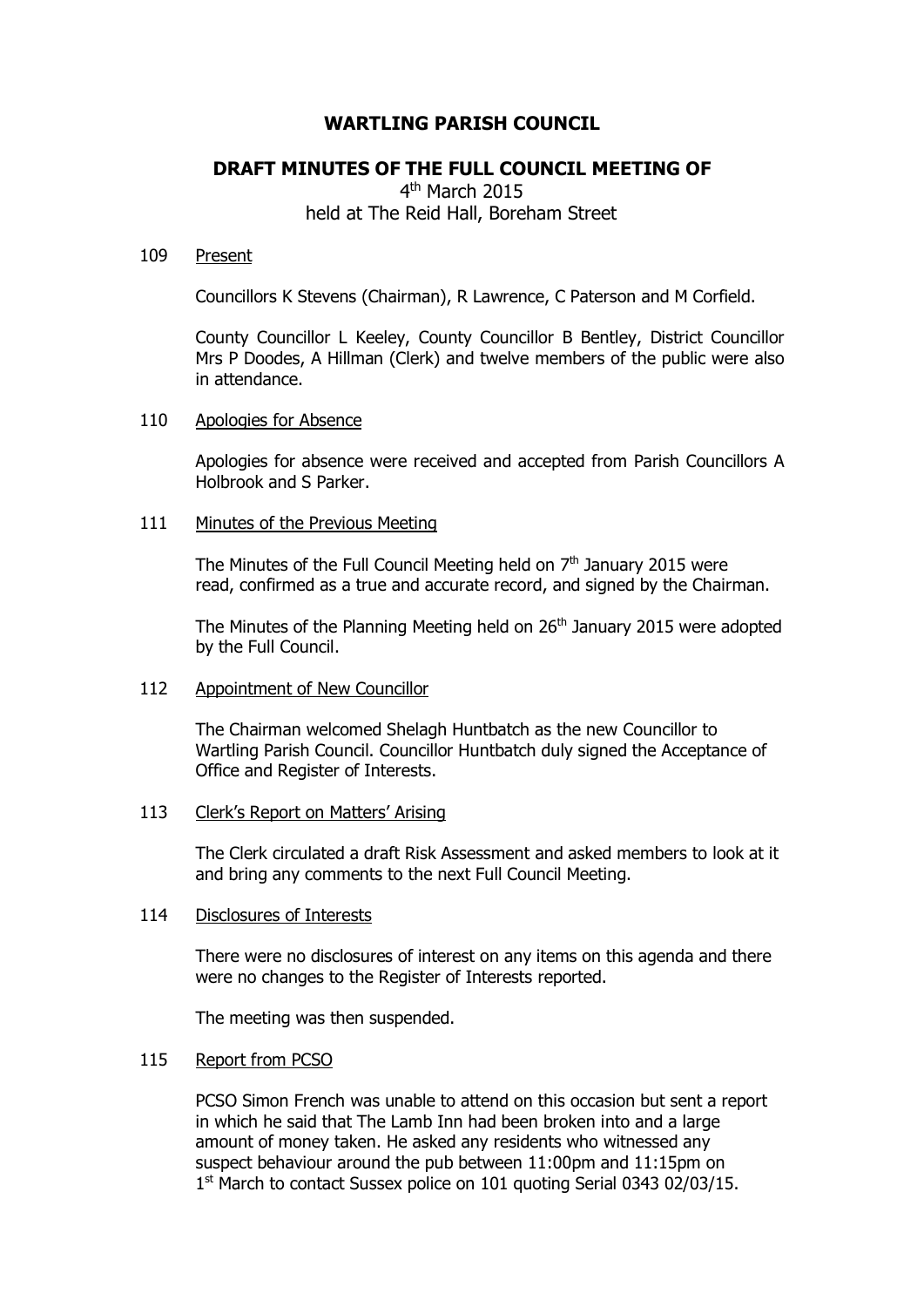# 116 Reports from District and County Councillors.

District Councillor P Doodes reported that;

- Wealden District Councillors has agreed not to increase its precept for the fifth year running.
- she has not received any complaints from residents since the last Full Council Meeting.

County Councillor L Keeley reported that;

- he met the Road Steward, with Councillor Stevens, and showed him the Highways issues in the parish which need resolving. The Road Steward has agreed they will be added to the maintenance lists.
- ESCC is to have its budget cut again and the effects will be more noticeable this time.

County Councillor B Bentley confirmed:

 ESCC is to have its funding reduced by a further £90m over the next four years starting from 2016 and it plans to make savings initially by collaborating its Business Services.

# 117 Questions from Members of the Public

There were no questions from the public on this occasion.

The meeting was then re-opened.

## 118 Reports

a) Planning – Councillor Stevens reported that the Planning Committee met on 26<sup>th</sup> January 2015 and commented on the following applications;

WD2015/0017F and 0018LB – The Granary, Champneys Farm – Internal and external alterations and small extension to existing granary.

WD2014/2425F - The Barn, Boreham Hill – Rear infill extension, single storey side extension and single storey garage extension. Internal refit and additional external alterations to the rear landscaping.

WD2014/2440F – Tyler Barn, Adjacent to Coopers Farm, Wartling Road – Conversion of existing barn into a three bedroom dwelling.

WD2014/2688F and 2689LB – Byways, Boreham Street – Replacement single storey extension. Alterations and refurbishment including window replacement and repairs, replacement of upper storey weatherboarding, re-roofing, replacement rain water goods, SVP replacement and enlargement of forecourt parking area.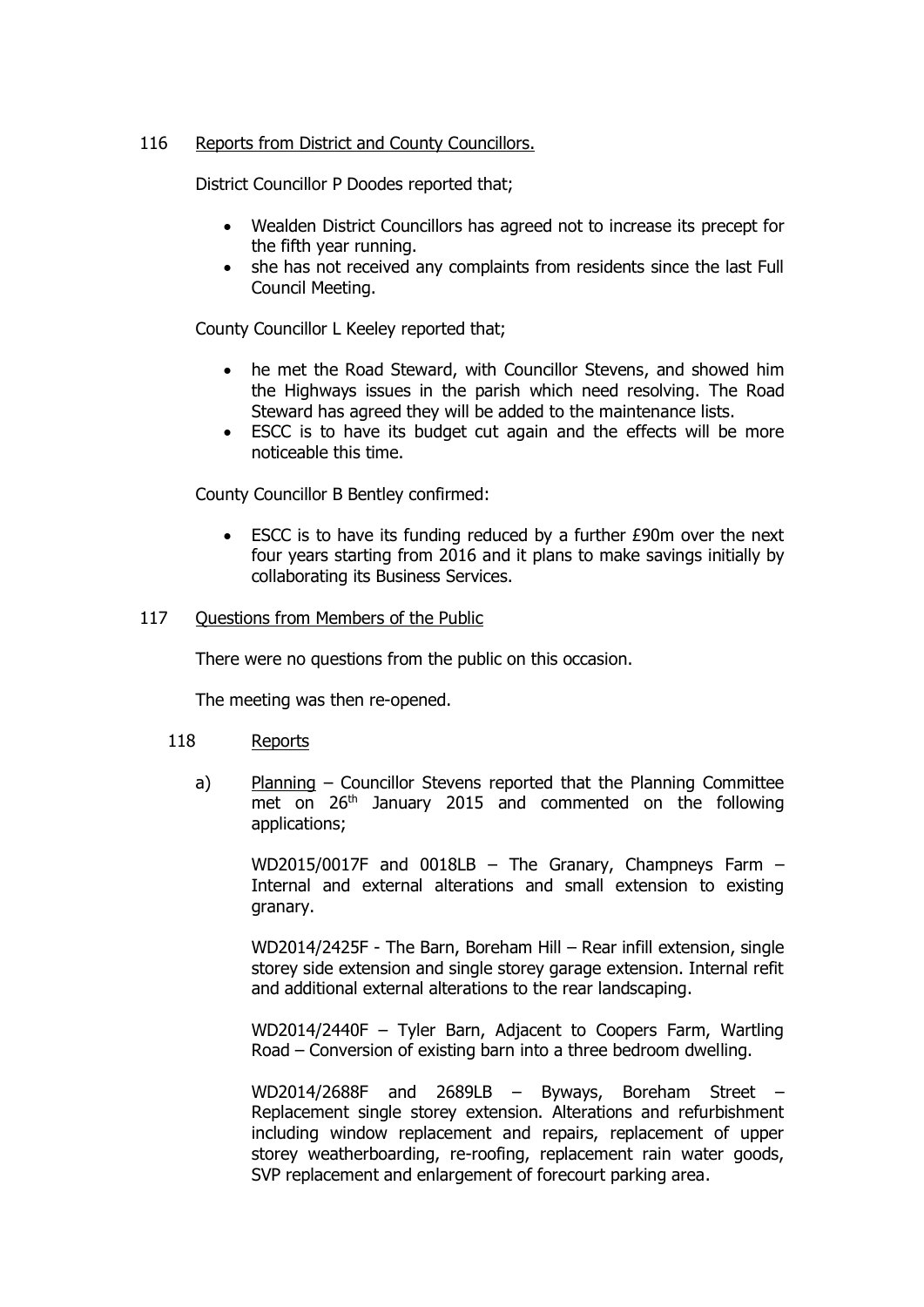The applications for The Barn at Boreham Hill and Tyler Barn have since been approved by Wealden District Council. The Parish Council is still waiting for a decision on the applications for Byways and Champneys.

He said there were no new updates regarding the Wartling Wood Application.

Councillor Stevens also said that it was reported in the Eastbourne Herald that Mr Gulzar has agreed, in court, to pay the costs and penalties incurred in his appeal and he will also return the land at the marshes to its original state by  $31<sup>st</sup>$  May 2015.

Councillor Stevens confirmed he will contact Wealden District Council again about the caravan in the field adjacent to the Wellhouse because it is still there.

b) Environment North

There was nothing new to report on this occasion.

c) Footpaths

Styles by Coopers Farm are reported to have been damaged. ESCC has been notified. Councillor Paterson will chase the County Council.

The drain at Jenner's Lane is reported to have been cleared. The drain at Bellhurst is now reported to be blocked. The Clerk will take this up with ESCC.

d) Environment South

There was nothing new to report on this occasion.

e) Police

This was covered in minute 115.

f) Communication

Councillor Lawrence reported that work has already started to upgrade the exchange for broadband and he estimates that residents could get the following maximum speeds;

> 50m away from the exchange – 69 to 80MB 1.2m away from the exchange – 20 to 25MB 3km away from the exchange  $-4$  to 6MB

Anyway still experiencing speeds of less than 2MB after the work has been completed is asked to contact ESCC.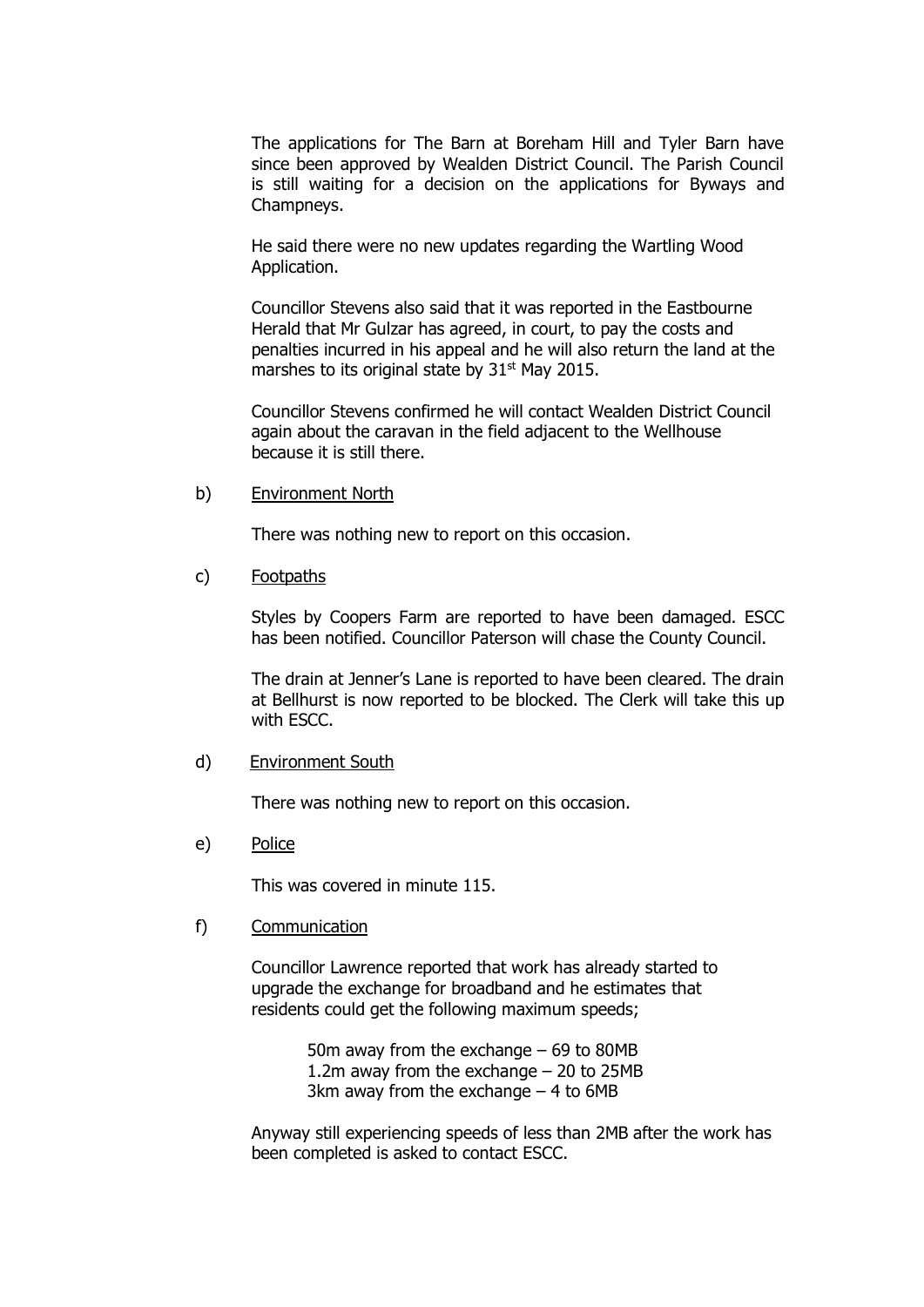# g) Speedwatch

Speedwatch met last month and recorded ten offences over three locations.

h) Trees

The Wealden District Council Tree Warden has confirmed the new residents at The Forge in Boreham Street can remove the trees which are thought to be undermining their conservatory.

The Tree Warden at Wealden and the Planning Department also confirmed they have no issues with clearance work recently carried out at The Bramleys in Boreham Street.

## 119 Reports from Outside Meetings and Courses

There have been no outside meetings or courses since the last Full Council Meeting.

# 120 First Aid Training - update

A defibrillator has been now been fitted at The Bull's Head in Boreham Street, and a training session to show residents how to use it took place on  $9<sup>th</sup>$ February. A second defibrillator has been ordered for The Lamb.

District Councillor P Doodes asked if all Parish Council emails can include a strap line about the defibrillator and that it is mentioned on the Parish Council website. Councillor Lawrence confirmed that details about the defibrillator are already on the Parish Council's website.

## 121 Hand Held Speed Indication Device

The Safer Wealden Partnership Joint Action Group has awarded Wartling Parish Council £900 to cover the cost of purchasing a Hand Held Speed Indication Device. The new device will replace the speed camera the Speedwatch Team currently uses and it can also be shared with neighbouring parishes.

## 122 Maintance of Fingerpost Signs

Councillors considered two prices to repair three fingerposts in the parish and **resolved** to accept the price from JAKK. The Clerk is to seek part funding from ESCC.

## 123 Finance Update

Councillors considered and accepted the accounts to 30<sup>th</sup> January 2015 and the Internal Audit Review Checklist.